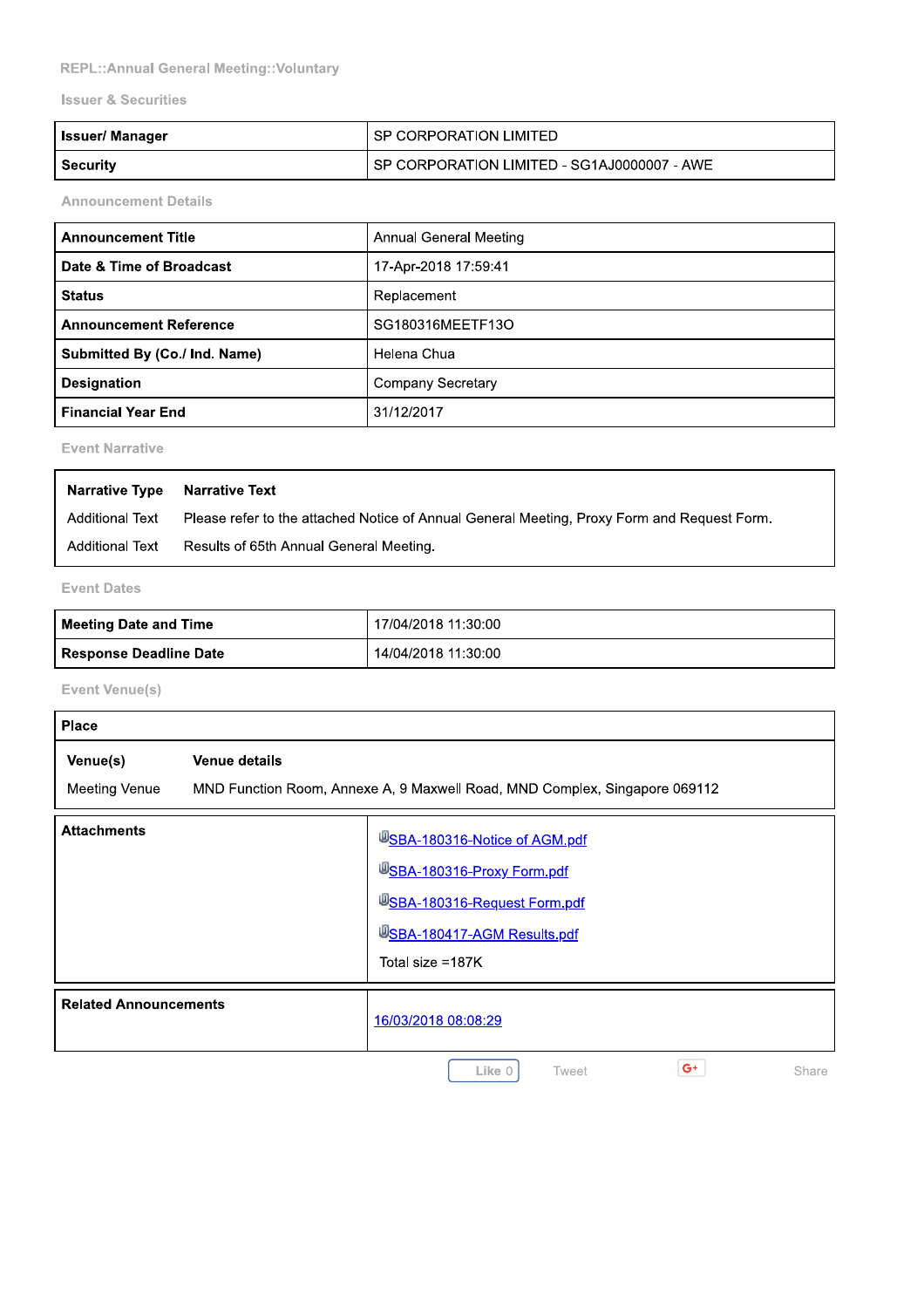

## **RESULTS OF THE 65TH ANNUAL GENERAL MEETING HELD ON 17 APRIL 2018**

SP Corporation Limited (the "**Company**") is pleased to announce, pursuant to Rule 704(16) of the Listing Manual of the Singapore Exchange Securities Trading Limited, that on a poll vote, all of the resolutions set out in the Notice of Annual General Meeting ("**AGM**") dated 16 March 2018 were duly passed by the Company's shareholders at the AGM held on 17 April 2018.

The results of the poll on each of the resolutions put to the vote at the AGM are set out below for information:

|                                                                                                                                                           |                                                                                                              | For                        |                                                                                               | <b>Against</b>             |                                                                                               |
|-----------------------------------------------------------------------------------------------------------------------------------------------------------|--------------------------------------------------------------------------------------------------------------|----------------------------|-----------------------------------------------------------------------------------------------|----------------------------|-----------------------------------------------------------------------------------------------|
| <b>Resolution number</b><br>and details                                                                                                                   | <b>Total number</b><br>of shares<br>represented<br>by votes for<br>and against<br>the relevant<br>resolution | Number of<br><b>Shares</b> | As a<br>percentage of<br>total number<br>of votes for<br>and against<br>the resolution<br>(%) | Number of<br><b>Shares</b> | As a<br>percentage of<br>total number<br>of votes for<br>and against<br>the resolution<br>(%) |
| <b>Ordinary Business</b>                                                                                                                                  |                                                                                                              |                            |                                                                                               |                            |                                                                                               |
| <b>Ordinary Resolution 1</b><br><b>Adoption of Directors'</b><br>Statement, Audited<br><b>Financial Statements and</b><br>Independent Auditor's<br>Report | 28,855,654                                                                                                   | 28,855,554                 | 100                                                                                           | 100                        | $\mathbf 0$                                                                                   |
| <b>Ordinary Resolution 2</b><br>Approval of Directors' fees                                                                                               | 28,855,654                                                                                                   | 28,845,054                 | 99.96                                                                                         | 10,600                     | 0.04                                                                                          |
| <b>Ordinary Resolution 3</b><br>Re-election of<br>Mr Boediman Gozali (alias<br>Tony Wu) as Director                                                       | 28,855,654                                                                                                   | 28,855,554                 | 100                                                                                           | 100                        | 0                                                                                             |
| <b>Ordinary Resolution 4</b><br>Re-election of Mr Chong<br>Chou Yuen as Director                                                                          | 28,855,654                                                                                                   | 28,855,554                 | 100                                                                                           | 100                        | 0                                                                                             |
| <b>Ordinary Resolution 5</b><br>Re-appointment of<br>Deloitte & Touche LLP as<br>Auditors and authorisation<br>for Directors to fix their<br>remuneration | 28,855,654                                                                                                   | 28,855,554                 | 100                                                                                           | 100                        | 0                                                                                             |